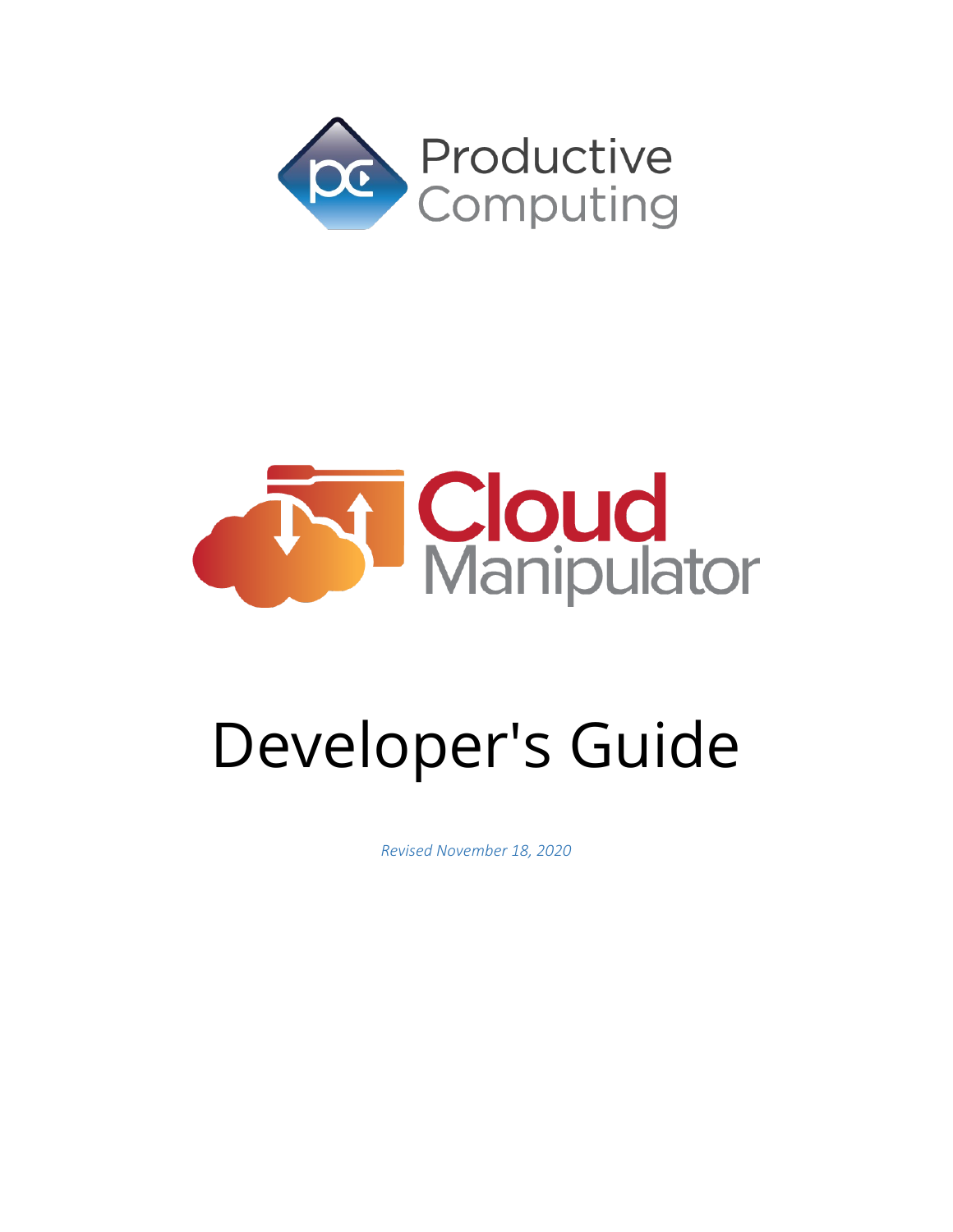# Table of Contents

| $\mathsf{L}$ |  |
|--------------|--|
| Ш.           |  |
| 1.           |  |
| 2.           |  |
| 3.           |  |
| 4.           |  |
| 5.           |  |
| 6.           |  |
| III.         |  |
| 1.           |  |
| 2.           |  |
| 3.           |  |
| 4.           |  |
| 5.           |  |
| IV.          |  |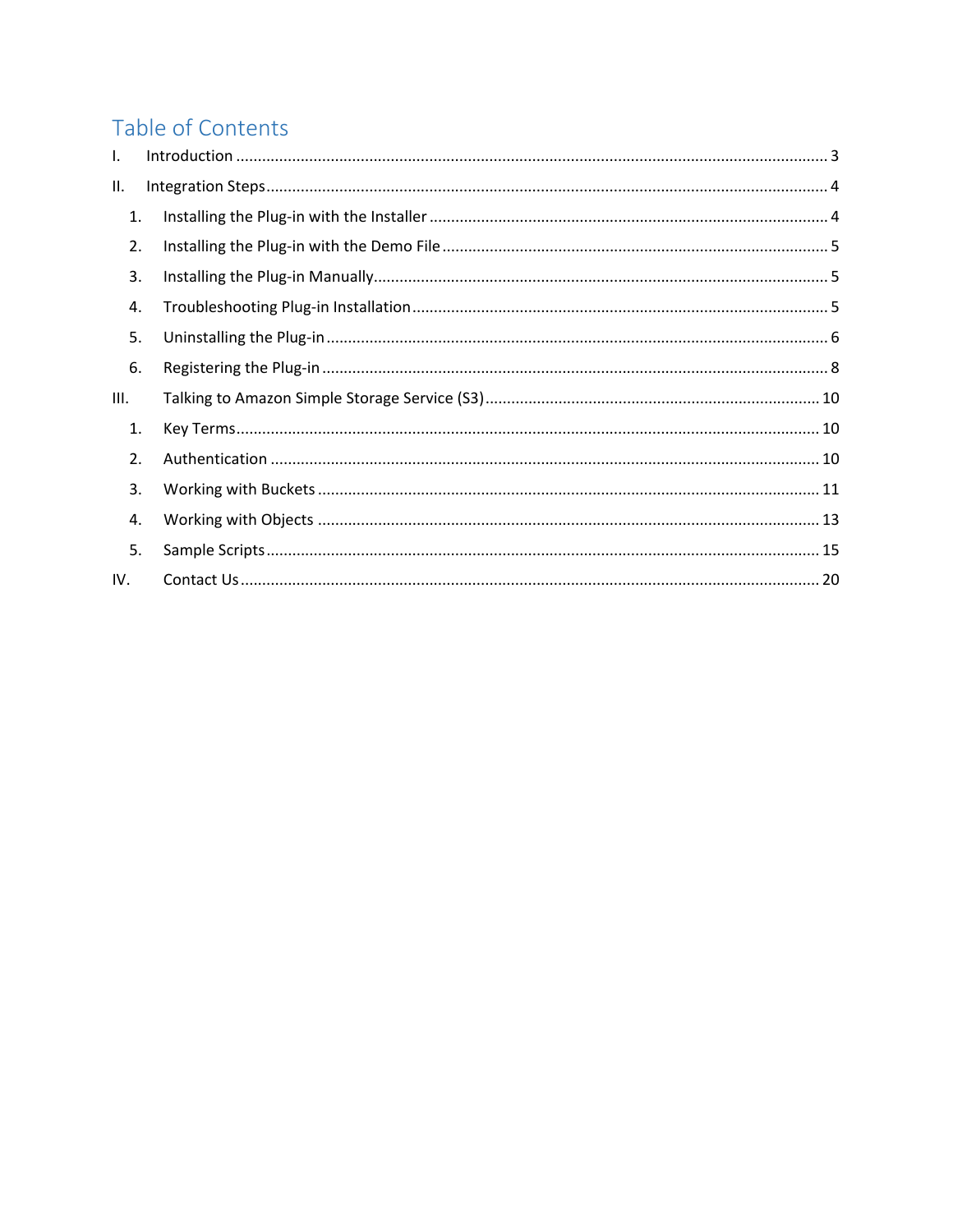# <span id="page-2-0"></span>I. Introduction

The Cloud Manipulator plug-in connects your FileMaker solution with Amazon Web Services (AWS) S3 storage. This plug-in provides FileMaker users with the ability to perform high-level management of AWS S3 buckets, as well as upload and download files with the AWS S3 service, using a convenient, easyto-understand set of functions. These operations are accomplished using FileMaker function calls from within FileMaker calculations. These calculations are generally determined from within FileMaker "SetField" or "If" script steps. This document describes the basic integration steps, features, and error handling. Please see the accompanying Functions Guide for a list of available plug-in functions and AWS fields.

#### **Product Version History**

#### <http://www.productivecomputing.com/aws-filemaker-plugin>

#### **Intended Audience**

FileMaker developers or persons who have knowledge of FileMaker scripting, calculations and relationships as proper use of the plug-in requires that FileMaker integration scripts be created in your FileMaker solution.

#### **Successful Integration Practices**

- 1. Read the Developer's Guide
- 2. Read the Functions Guide
- 3. Review our FileMaker Demo file

#### **Technical Note**

<span id="page-2-1"></span>All functions return their results as a text string. It is up to the end user to convert this returned value when necessary. If an error occurs within a function call, the function will return the text string "!!ERROR!!". This my help with capturing errors within your scripts.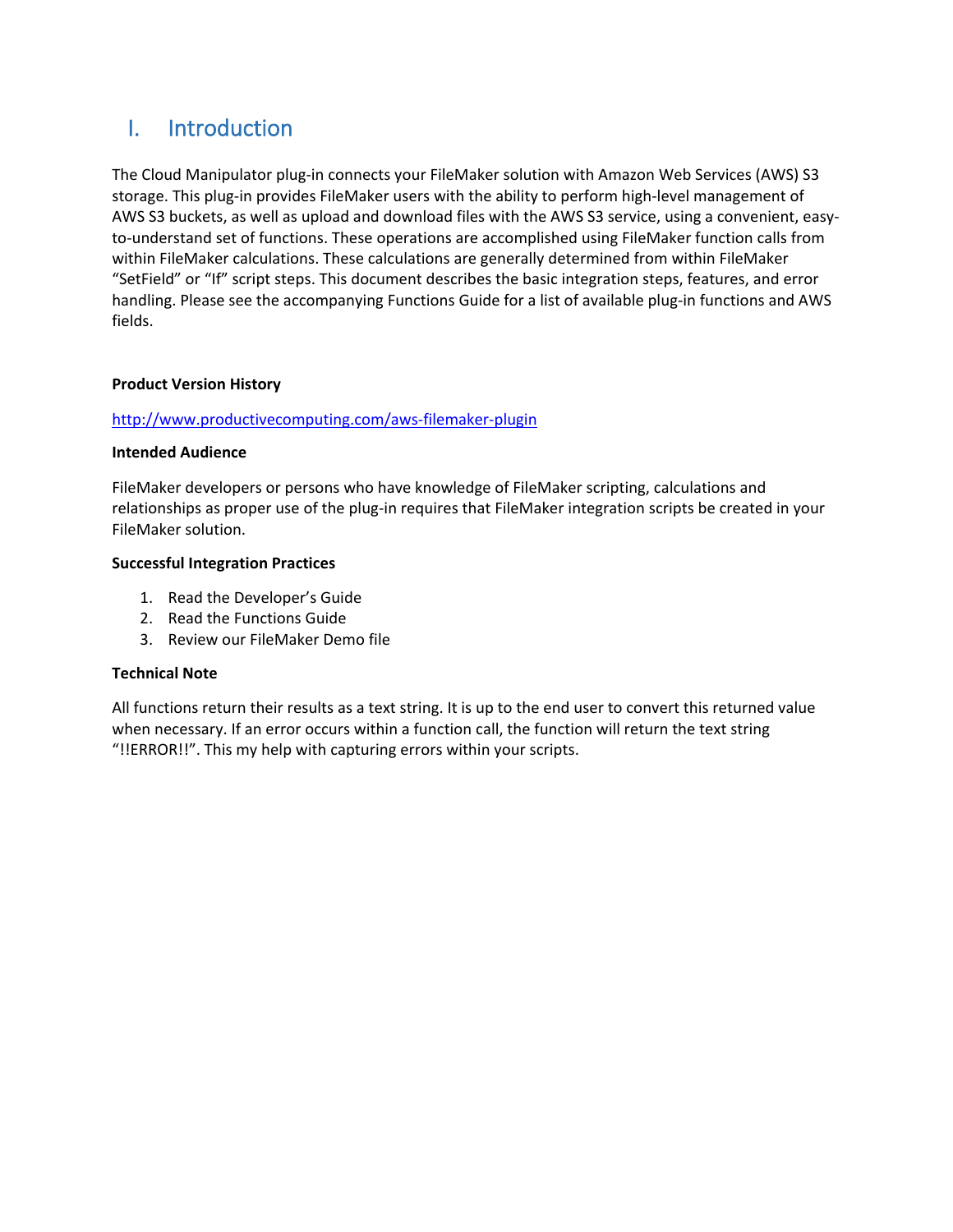# II. Integration Steps

<span id="page-3-0"></span>Accessing and using the plug-in functions involve the following steps.

## 1. Installing the Plug-in with the Installer

We are happy to announce the introduction of installers for our latest plug-in releases. These installers will not only install the FileMaker plug-in, but will also install the third-party software needed for the plug-in to function, the demo file, and additional resources you may need. We recommend using the installers to ensure that all components necessary for the plug-in to function are properly installed.

#### **Windows Installer:**

- 1. Run the "setup.exe" file that is included in the bundle downloaded from our website.
- 2. If prompted, install the Visual C++ 2013 Runtime Libraries
- 3. If you are currently running FileMaker, please close FileMaker so that the plug-in will be installed and initialized correctly.
- 4. Accept the license
- 5. Select the location to install the plug-in\*
- 6. Confirm the installation
- 7. If prompted by Windows security, allow the installer to run
- 8. Your installation is complete!

\*In order for FileMaker to properly recognize the plug-in, we suggest you do not change this default location. The FileMaker plug-in needs to be installed in a valid Extensions folder recognized by the application. By default, the plug-in will be installed to the base FileMaker/Extensions directory and will be accessible across multiple versions of FileMaker. However, if you wish to install the plug-in at a version-specific location like "FileMaker Pro Advanced 16/Extensions", you may browse to the folder location to do so.

#### **Mac Installer:**

- 1. Open the "Install Cloud Manipulator.dmg" file that you downloaded from the website
- 2. Run the "Install Cloud Manipulator" application in the installer
- 3. If you are currently running FileMaker, please close FileMaker so that the plug-in will be installed and initialized correctly
- 4. Continue through the Licensing Information, Destination Select, and Installation Type screens
- 5. Select "Install"
- 6. If prompted, enter your machine credentials to approve the installation
- 7. Your installation is complete!

<span id="page-3-1"></span>Note: Both installers come with an application (.exe or .pkg) to install the plug-in and an Extras folder. In the Extras folder, you will find additional resources such as License, README, FileMaker Demo file, and plug-ins, along with any optional supporting files that may be included.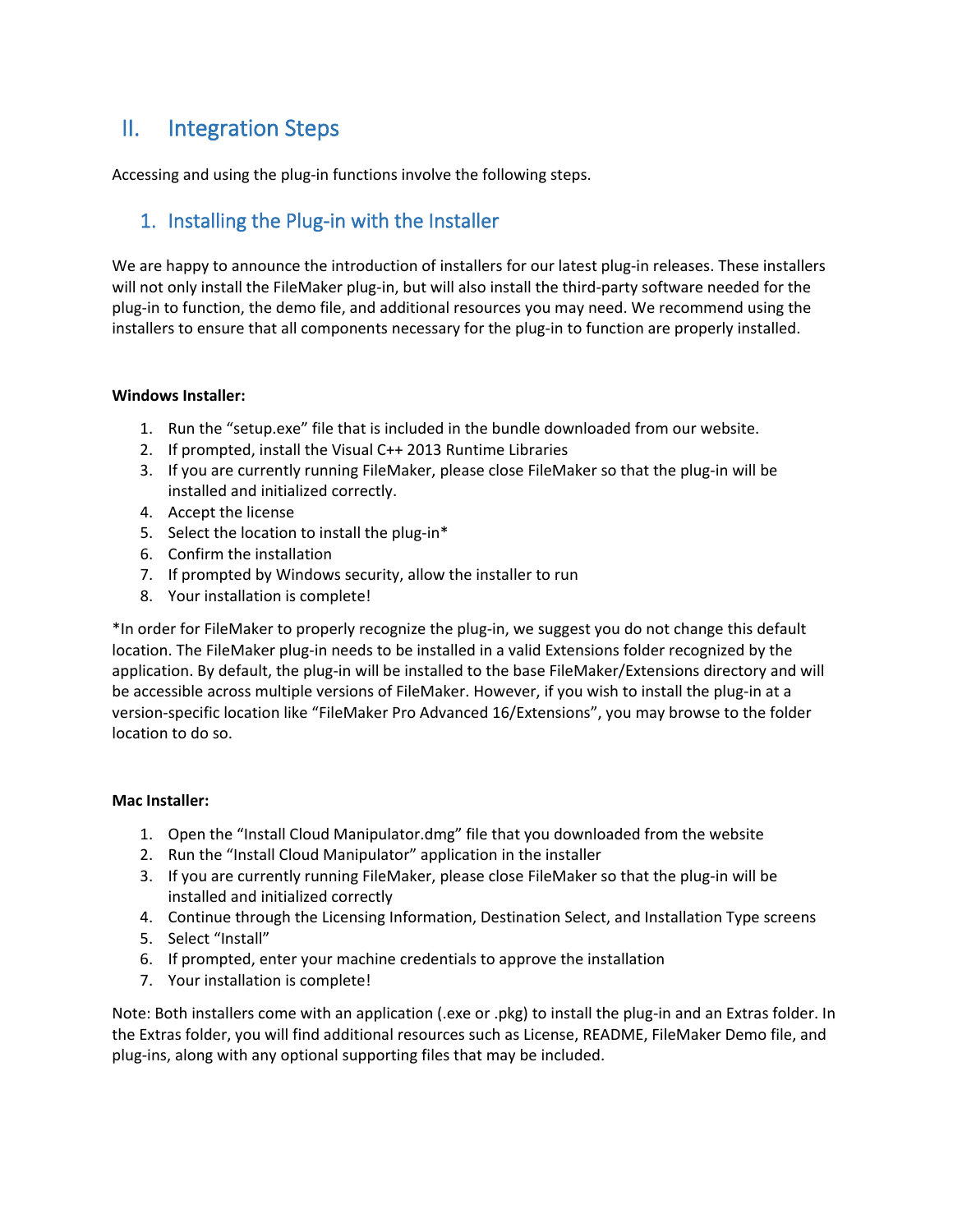# 2. Installing the Plug-in with the Demo File

Alternatively, you may install the plug-in using the Demo File provided in the Extras folder that came with the bundle from our website. Note: For Windows, if you have not already, you will need to run the Visual C++ 2013 Redistributable installers that you can download from the Microsoft website.

- 1. Open the FileMaker demo file available in the plug-in bundle
- 2. Select the "Install" button

## <span id="page-4-0"></span>3. Installing the Plug-in Manually

For those developers who prefer to get their hands dirty, you can also install the plug-in manually instead of using the plug-in installers or the plug-in demo file. As before, any required dependencies of the plug-in will need to be installed separately in order for the plug-in to function.

- 1. If FileMaker is open, close FileMaker completely
- 2. Locate the plug-in in your download bundle which will be located in a folder called "Plug-ins". On Windows, the plug-in will have a ".fmx" (for 32-bit FileMaker) or ".fmx64" (for 64-bit FileMaker) extension. For Mac, the plug-in will have a ".fmplugin" extension.
- 3. Copy the plug-in and paste it into the Extensions folder which is inside the FileMaker Program folder.
	- 1. On Windows, this is normally located at:
		- 1. 32Bit: "C:\Program Files (x86)\FileMaker\FileMaker # [Advanced]\Extensions"
		- 2. 64Bit: "C:\Program Files\FileMaker\FileMaker # [Advanced]\Extensions"
	- b. On Mac, this is normally located at:
		- 1. "(Volume)/Applications/FileMaker #/Extensions" ("Volume" is the name of the mounted volume or drive)

Start FileMaker Pro. Confirm that the plug-in has been successfully installed by navigating to "Preferences" in FileMaker, then select the "Plug-ins" tab. There you should see the plug-in listed with a corresponding check box. This indicates that you have successfully installed the plug-in.

## <span id="page-4-1"></span>4. Troubleshooting Plug-in Installation

When installing the plug-in using the "Install Plug-in" script step, there are certain situations that may cause a 1550 or 1551 error to arise. If such a situation occurs, please refer to the troubleshooting steps involving the most common problems that may cause those errors.

- 1. Invalid Bitness of FileMaker
	- a. In some cases, FileMaker Pro may be attempting to install a plug-in with a different bitness than the FileMaker Pro application. This is most common with Windows plugins. The general rule is that the plug-in and FileMaker Pro must be the same bitness.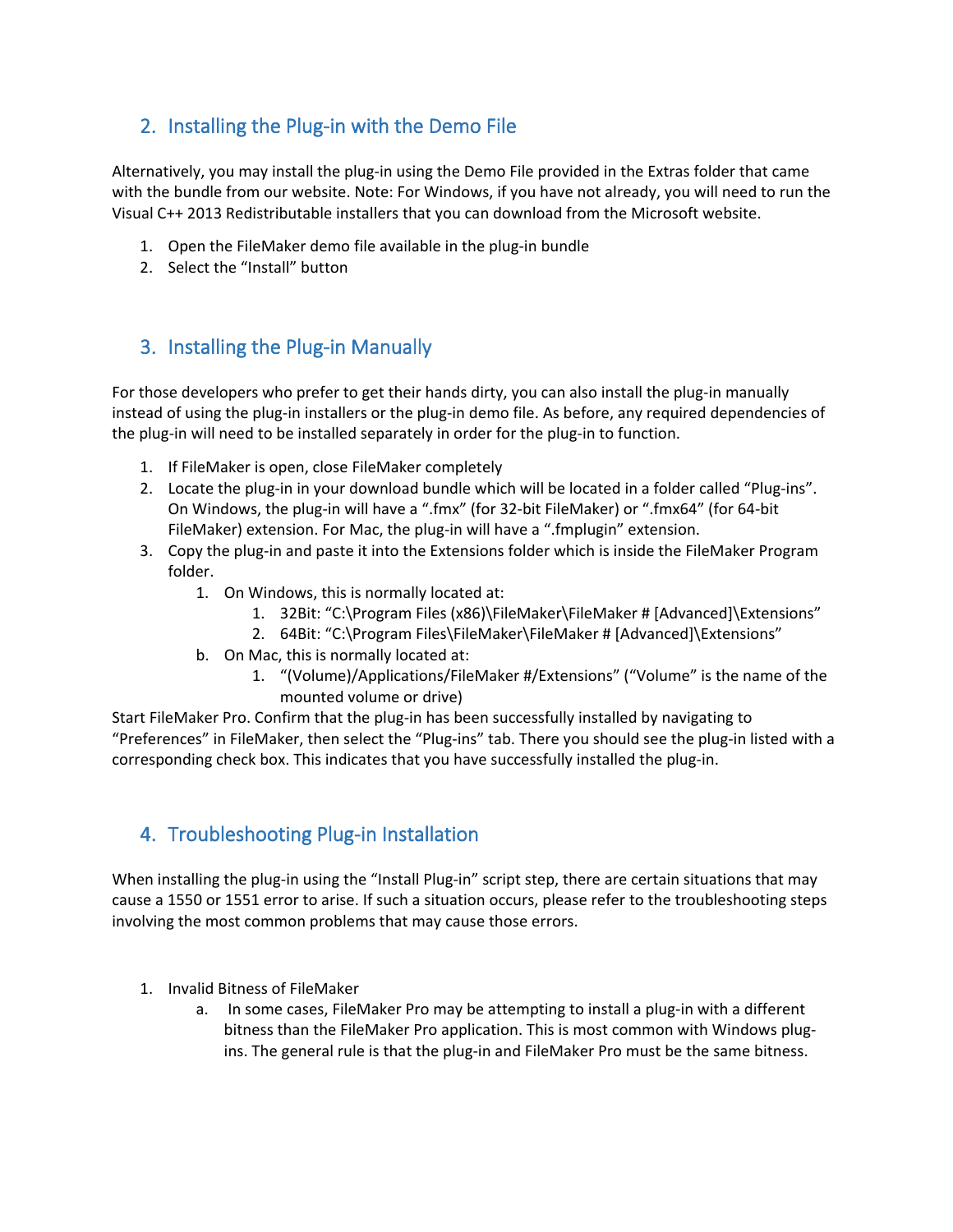- b. To resolve this, ensure that the container field holding the plug-in contains the correct bitness of the plug-in. You can verify the plug-in's bitness by checking the file extension: if the extension is .fmx, the plug-in is a 32-bit plug-in; if the extension is .fmx64, the plug-in is a 64-bit plug-in. You can verify the bitness of FileMaker Pro itself by viewing the "About FileMaker Pro" menu option in the Help menu, and clicking the "Info" button to see more information; bitness is found under "Architecture".
- 2. Missing Dependencies
	- a. Every plug-in has dependencies, which are system files present in the machine's operating system that the plug-in requires in order to function. If a plug-in is "installed" into an Extensions folder, but the plug-in does not load or is not visible in the Preferences > Plug-ins panel in FileMaker Pro's preferences, it's likely that there are files missing.
	- b. To ensure that the appropriate dependencies are installed, please verify that the Visual Studio 2013 C++ Redistributable Package is installed. This can be located by opening Control Panel and checking the Installed Programs list (usually found under "Add/Remove Programs"). Older plug-ins may require the Visual C++ 2008 redistributable package, instead of the 2013 version.
	- c. Some plug-ins also have a .NET Framework component that is also required. All such plug-ins of ours will require the .NET Framework 3.5, which can be downloaded from the following link:<https://www.microsoft.com/en-us/download/details.aspx?id=21>
- 3. Duplicate Plug-in Files
	- a. When installing plug-ins, it is possible to have the plug-in located in different folders that are considered "valid" when FileMaker Pro attempts to load plug-ins for use. There is a possibility that having multiple versions of the same plug-in in place in these folders could cause FileMaker Pro to fail to load a newly-installed plug-in during the installation process.
	- b. To resolve this, navigate to the different folders listed in the earlier installation steps and ensure that the plug-in is not present there by deleting the plug-in file(s). Once complete, restart FileMaker and attempt the installation again. If you installed the plugin using a plug-in installer file, if on Windows, run the installer again and choose the "Uninstall" option, or if on Mac, run the "uninstall.tool" file to uninstall the plug-in.

If the three troubleshooting steps above do not resolve the issue, please feel free to reach out to our support team for further assistance.

## <span id="page-5-0"></span>5. Uninstalling the Plug-in

If the user no longer needs the plug-in, or the plug-in is being moved to a different machine or environment, the best result would be to perform an uninstallation of the plug-in to ensure that FileMaker will not load it any further. Uninstallation takes place in one of two ways, depending on the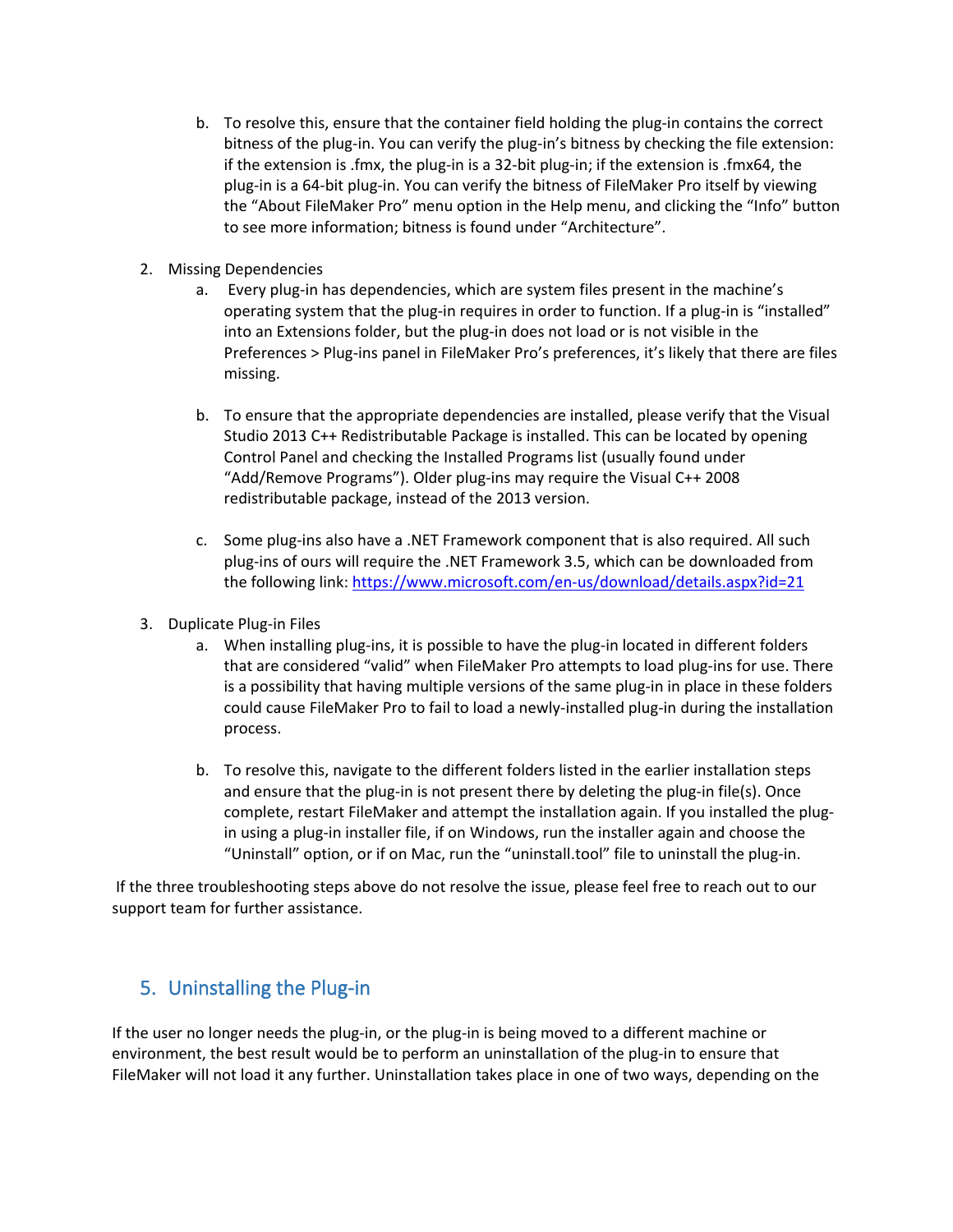operating system. The steps below assume that the plug-in was originally installed via the installation package.

#### **Windows Uninstallation:**

- 1. Verify that FileMaker is closed; the plug-in will not uninstall properly if it is still in use by FileMaker
- 2. Open the Control Panel application (usually found in the Start Menu)
- 3. Navigate to the "Programs or Features" option
	- a. This may also be called "Add or Remove Programs"
- 4. In the list of programs installed on your machine, locate the plug-in to be uninstalled. It may be easier to click on the "Publisher" column header to sort by Publisher; our plug-ins have the publisher listed as "Productive Computing, Inc."
- 5. Select the plug-in to uninstall
- 6. Choose the "Uninstall" button that appears at the top of the window
- 7. Walk through the setup process to fully uninstall the plug-in

#### **Mac Uninstallation:**

- 1. Verify that FileMaker is closed; the plug-in will not uninstall properly if it is still in use by FileMaker.
- 2. Open the installation package .DMG file containing the plug-in's primary installer
	- a. If the installation package is no longer available, you can download a fresh copy from our website.
- 8. Open the "Extras" folder
- 9. Locate and run the "uninstall.tool" script file
	- a. This will bring up a Terminal window, displaying the progress of removing the plug-in and its supporting files that are present on your machine. Any files not installed by the plug-in installer .pkg file will not be affected.

Once uninstallation is complete, the plug-in will be removed from FileMaker's Extensions folder, along with any files that were placed on the user's Desktop, if still present. Uninstallation will ONLY affect the files placed by the plug-in's installer package.

#### **Manual Uninstallation:**

In some cases, the installer packages were not used to install the plug-in, and instead the plug-in file was manually inserted into the FileMaker Extensions folder. In these cases, the plug-in will also need to be manually removed.

- 1. Open up your file system window ("File Explorer" on Windows, "Finder" on Macintosh)
- 2. Navigate to the Extensions folder that the plug-in was placed into. This is usually the common back-end folder at either of these file paths:
	- 1. Windows: C:\Users\(user)\AppData\Local\FileMaker\Extensions
	- 2. Mac: ~/Library/Application Support/FileMaker/Extensions
- 3. Verify that FileMaker is closed completely
- 4. Select and delete the plug-in file (with the extensions of .fmx, .fmx64, and/or .fmplugin)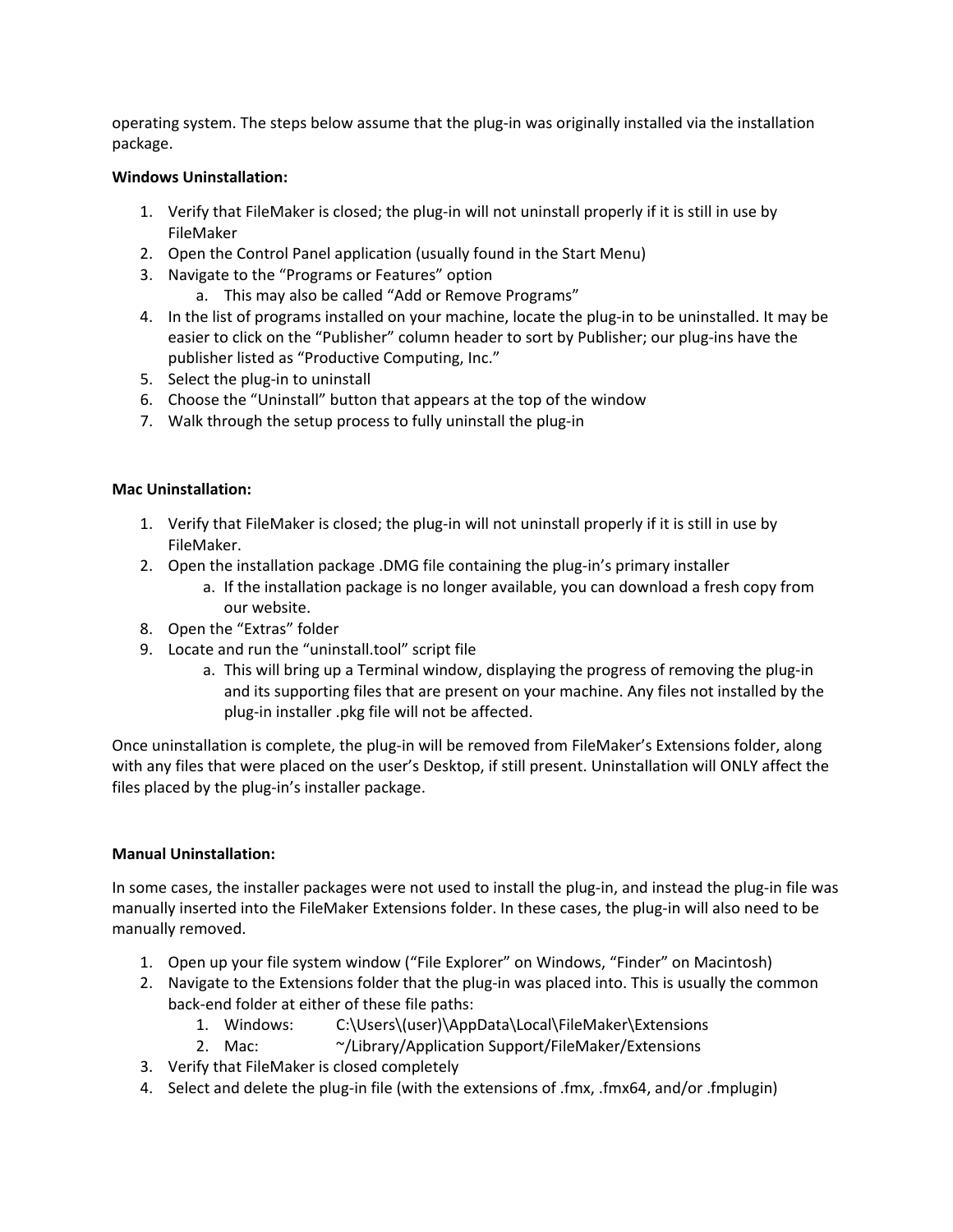Manually uninstalling the plug-in will only ensure that FileMaker will no longer try to load or use the plug-in. This will leave behind any files that were put in place by the plug-in. The cleanest way to install or uninstall is to use the provided installation packages and uninstallation methods as detailed above, as that will ensure a clean removal of the plug-in on uninstallation.

# <span id="page-7-0"></span>6. Registering the Plug-in

The next step is to register the plug-in, which enables all plug-in functions.

- 1. Confirm that you have access to the internet and open our FileMaker demo file, which can be found in the "FileMaker Demo File" folder in your original download.
- 2. If you are registering the plug-in in Demo mode, simply click the "Register" button. Your plug-in should now be running in "DEMO" mode. The mode is always noted on the Setup tab of the FileMaker demo.
- 3. If you are registering a license copy, then simply enter your license number in the "LicenseID" field and select the "Register" button. Ensure you have removed the demo license ID and enter your registration information exactly as it appears in your confirmation email. The plug-in should now be running in "LIVE" mode.

Congratulations! You have now successfully installed and registered the plug-in!

#### **Why do I need to register?**

In an effort to reduce software piracy, Productive Computing, Inc., has implemented a registration process for all plug-ins. The registration process sends information over the internet to a server managed by Productive Computing, Inc. The server uses this information to confirm that there is a valid license seat available and identifies the machine. If there is a seat available, then the plug-in receives an acknowledgement from the server and installs a certificate on the machine. This certificate never expires. If the certificate is ever moved, renamed, modified or deleted, then the client will be required to register again. On Windows, this certificate is in the form of a ".pci" file; on Mac, this certificate is in the form of a ".plist" file.

The registration process also offers developers the ability to automatically register each client machine behind the scenes by hard-coding the license ID in the Register function call. This proves beneficial by eliminating the need to manually enter the registration number on each client machine. There are other various functions available such as PCCM\_GetOperatingMode and PCCM\_Version, which can assist you when developing an installation and registration process in your FileMaker solution.

#### **How do I hard-code the registration process?**

You can hard-code the registration process inside a simple "Plug-in Checker" script. The "Plug-in Checker" script should be called at the beginning of any script using a plug-in function, and uses the PCCM\_Register, PCCM\_GetOperatingMode and PCCM\_Version functions. This eliminates the need to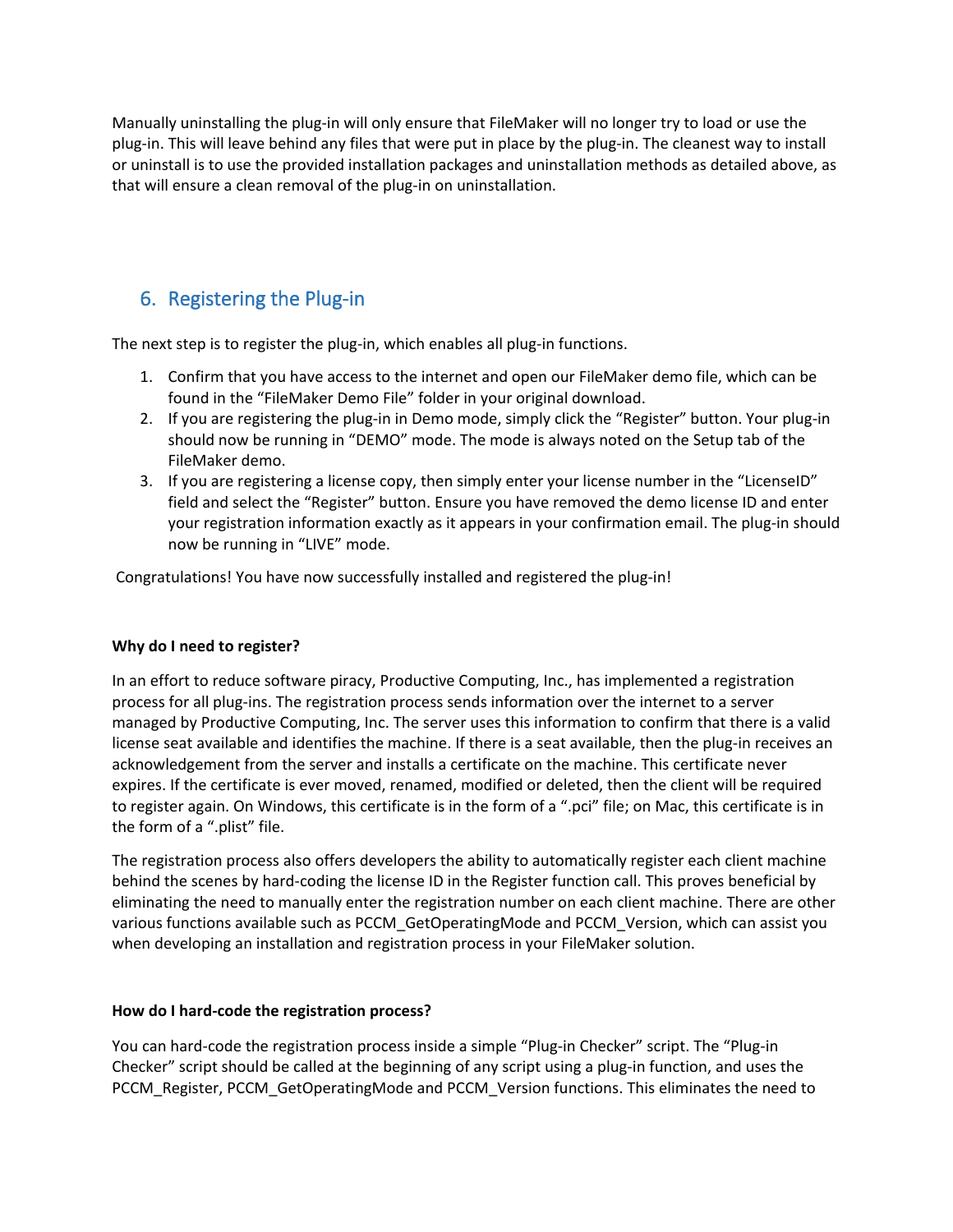manually register each machine and ensures the plug-in is installed and properly registered. Below are the basic steps to create a "Plug-in Checker" script.

```
If [ PCCM Version( "short" ) = "" or PCCM Version( "short" ) = "?" ]
       Show Custom Dialog [ Title: "Warning"; Message:"Plug-in not installed."; 
Buttons:"OK" ]
      Exit Script [Result:"Not Installed"]
End If
If [ PCCM_GetOperatingMode <> "LIVE" ]
        Set Field [Main::gRegResult; Value:PCCM_Register( 
"licensing.productivecomputing.com" ; "80" ; "/PCIReg/pcireg.php" ; "Your License ID" 
\mathbf{I}If [ Main::gRegResult <> 0 ]
              Show Custom Dialog [ Title: "Registration Failed"; Message: 
Main::gRegResult; Buttons: "OK" ]
      End If
End If
```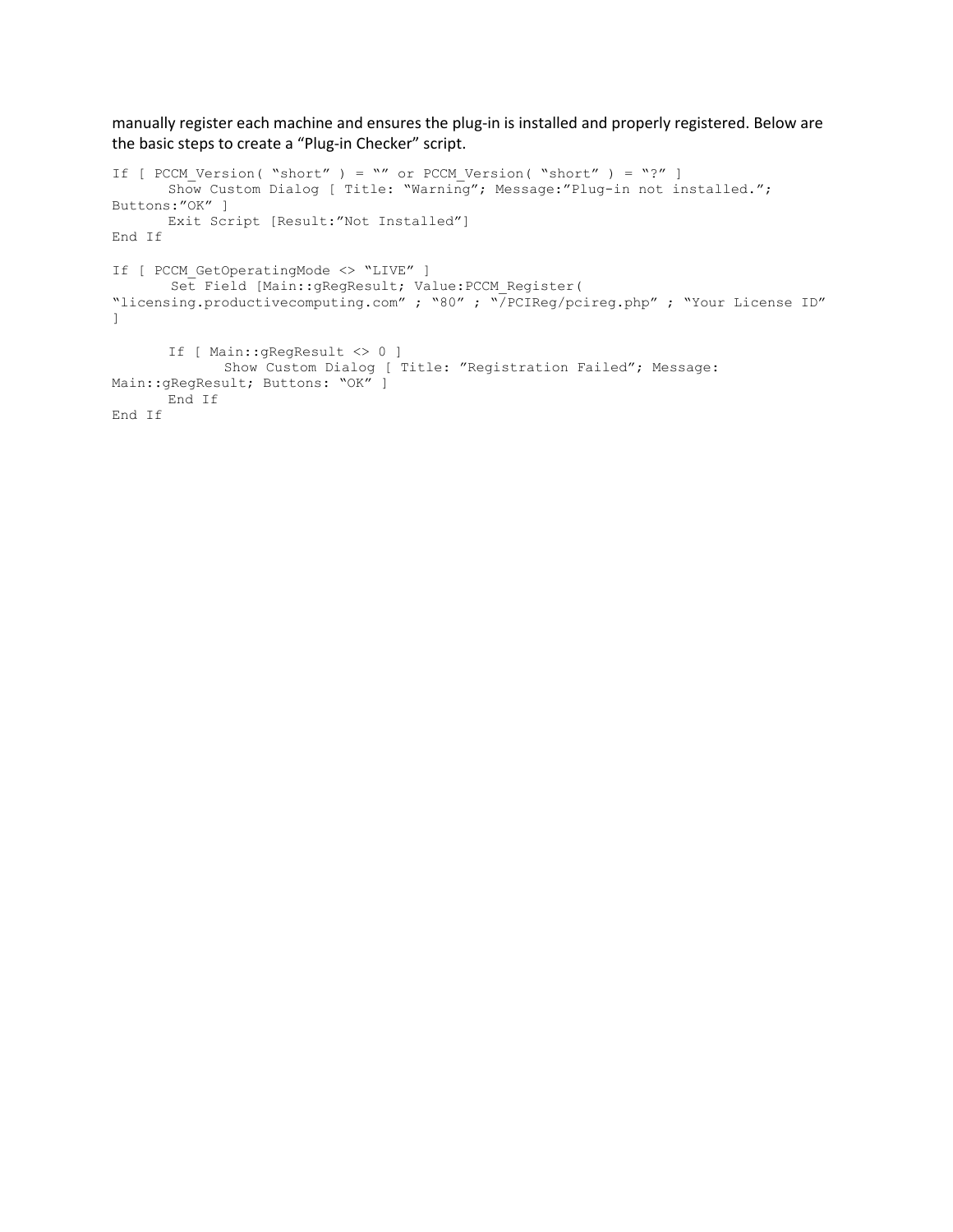# <span id="page-9-0"></span>III. Talking to Amazon Simple Storage Service (S3)

Currently, the Cloud Manipulator plug-in is configured to transfer file data and information with Amazon's Simple Storage Service (S3). S3 allows users to upload to and download from an Amazon server in the cloud, storing and retrieving file data as needed from any internet-enable computer.

In order for the Cloud Manipulator plug-in to communicate with S3, FileMaker must first successfully complete a call to the function "PCCM\_UseCredentials". When calling PCCM\_UseCredentials, the plugin will use the provided username and password to authenticate with S3, acquiring authentication information that is then used to sign each request.

# <span id="page-9-1"></span>1. Key Terms

When referring to different aspects of Amazon S3 that the plug-in communicates with, the naming conventions of the plug-in has been generalized in the interest of compatibility with other services. This section will quickly detail several terms that may be used, and how they translate specifically to Amazon S3.

| <b>Plug-in Term</b> | S3 Term       |
|---------------------|---------------|
| Folder              | <b>Bucket</b> |
| File                | Object        |
| ID                  | Key           |

# <span id="page-9-2"></span>2. Authentication

As with most third-party integrations, the first step that must take place is to connect to the service and authenticate. This will allow for all communication with the service to possess the authorization key, giving the plug-in "rights" to upload, download, and query information from the server. To authenticate to Amazon S3, the user will need to have their API Key and API Secret, available from their Amazon S3 account security section on the AWS website.

Once the user has their API key and secret (or it has been stored in the solution for use), the information should be passed to the plug-in via the PCCM\_UseCredentials function call. Assuming all relevant information is stored in global fields, the call may look like so:

```
Set Variable [ $result; Value: PCCM UseCredentials( "S3" ; Credentials::gAPIKey ;
Credentials::gAPISecret ; "region=" & Credentials::gRegion )]
```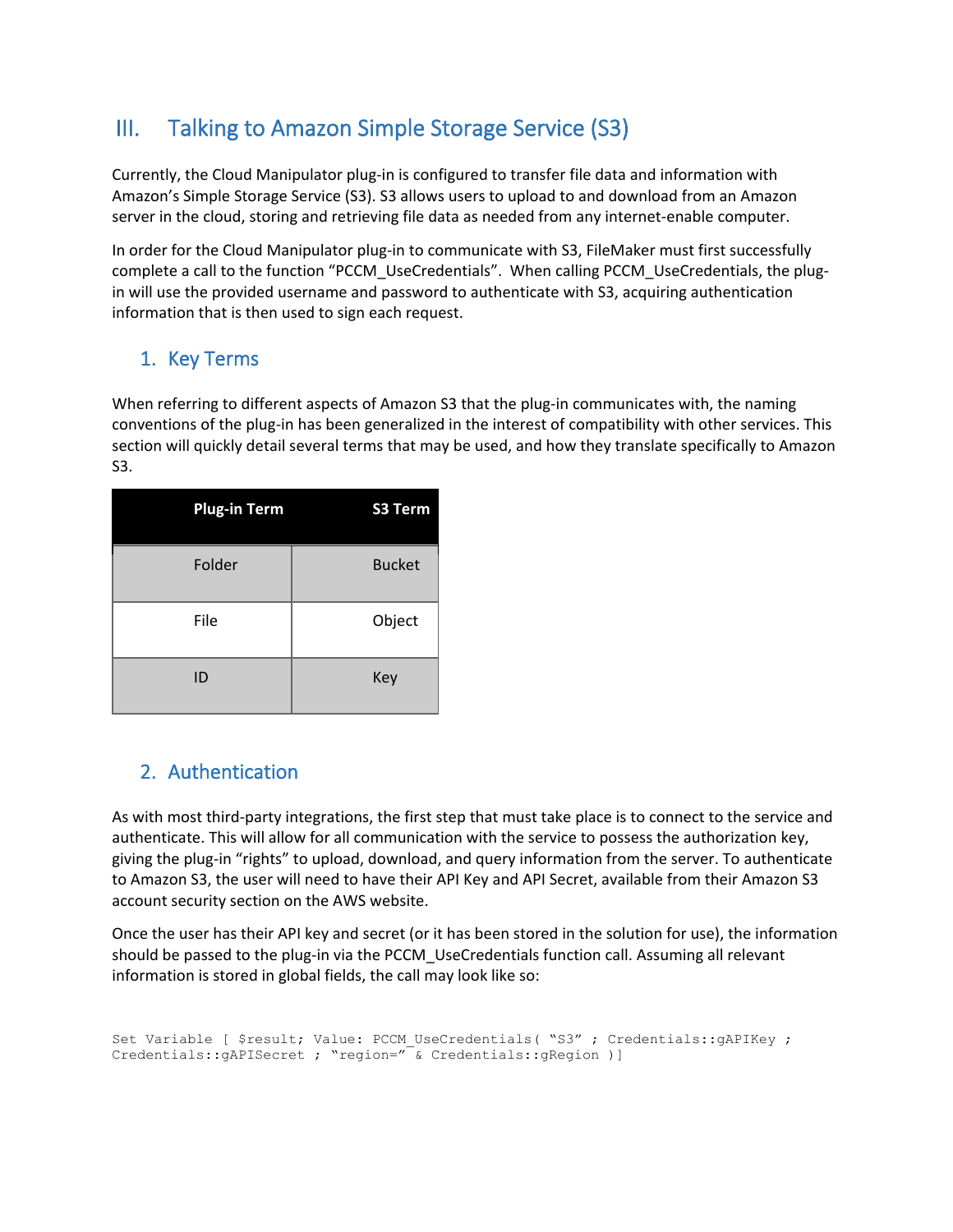The function call above tells the plug-in to connect to the S3 service, providing the API key and secret and specifying the connection region to be the chosen region. The authentication value lasts for the remainder of the FileMaker session; after FileMaker closes down, the session will be lost until PCCM\_UseCredentials is called again.

It's important to note that the "optParams" parameter requires the key=value format. This is due to the potential for the Cloud Manipulator plug-in to support multiple online file storage locations.

## <span id="page-10-0"></span>3. Working with Buckets

The primary folders for S3 are known as "buckets". These buckets contain files, or "objects", as well as sub-folders, which are also considered "objects". When setting up buckets for use in the Amazon AWS S3 dashboard, it is important to note that bucket names are unique across the entire space of S3, not just within the scope of any specific user's account. Keep this fact in mind as you seek to roll out S3 storage capability with your client solutions.

The following functions are used when accessing bucket information or contents:

```
PCCM_ListAllFolders
PCCM FetchFolderContents( FolderID ; Prefix ; Delimiter ; MaxKeys )
PCCM GetPropertyForFolder( PropertyName ; ContentIndex )
PCCM CreateFolder( FolderID )
PCCM DeleteFolder( FolderID )
```
(As stated in the Key Terms section, all reference to "folders" refers to the S3 "buckets".)

After authenticating to S3, the call to PCCM\_ListAllFolders will generate a return-separated list of accessible buckets that belong to the authenticated account. Each value in the list corresponds to the unique identifier of the bucket, which is used for passing to the PCCM\_FetchFolderContents and PCCM\_DeleteFolder functions.

Fetching the folder contents with PCCM\_FetchFolderContents will load the bucket properties and contained objects into the plug-in's memory, opening the data up for retrieval. It's important to note that the PCCM\_FetchFolderContents function will change its output based on the values provided to the parameters as follows:

- The Prefix parameter will limit the resulting objects to only those that have the starting prefix characters
- The Delimiter parameter will, if set to " $\frac{1}{2}$ ", limit the resulting set of records in memory to just folder-type objects instead of object keys
- The MaxKeys parameter will set the result set to that number of keys to return from S3; the default value is 1000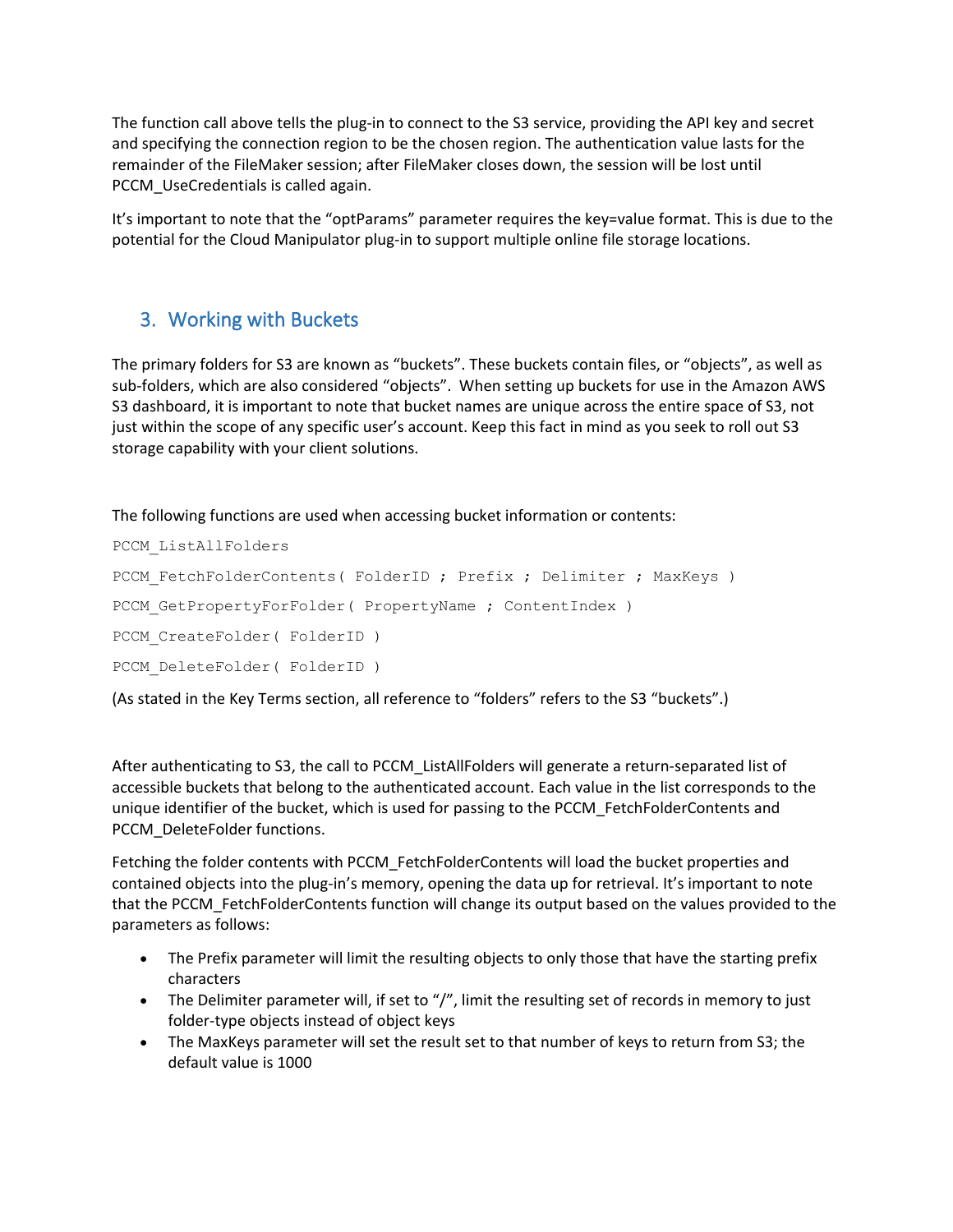With the details and files of each bucket retrieved from S3, the plug-in can now use the function PCCM\_GetPropertyForFolder, providing the property name and, optionally, the index of the content item to retrieve the property of. Two property values, "Keys" and "Count", are available as folder properties, and will return information belonging to the folder fetched with PCCM FetchFolderContents. Other property values, such as "Key", "OwnerID", "LastModified", and so forth, belong to the contents of the fetched folder, and additionally require a 0-based index to indicate for which content object the function should retrieve data.

Folders can be created on Amazon AWS S3 through the PCCM\_CreateFolder function. This folder accepts a name for the bucket to be created, and returns either 0 for success or an "!!ERROR!!" result. In order to create a bucket on S3, the authenticated user must have sufficient write permissions, and the bucket must have a globally-unique name; that is, the name of the bucket must be unique across the entire scope of Amazon AWS S3, even among buckets that are owned by other users. The newly-created bucket will be located within the same region that the plug-in has been authenticated to; for example, if the plug-in authenticates to the US Oregon region (us-west-2), then a new bucket will be part of the US Oregon region.

Folders can also be deleted from Amazon AWS S3 by using the PCCM\_DeleteFolder function. The act of deleting a folder requires that the authenticated user has sufficient permissions to delete objects and folders. Deleting folders is permanent, and any folder that is deleted via PCCM\_DeleteFolder cannot be recovered.

<span id="page-11-0"></span>When working with S3 buckets containing large volumes of data, the plug-in will need to use a technique known as "pagination" to process the full set of objects found within a bucket. S3 offers two properties to assist with that: "IsTruncated", which is a boolean flag of whether there are more objects left on S3 that would work for a given PCCM\_GetFolder request; and "ContinuationToken", which is a unique string that references the next page of objects on S3, and is only set when IsTruncated is true. For an example of pagination, refer to the Sample Scripts section below.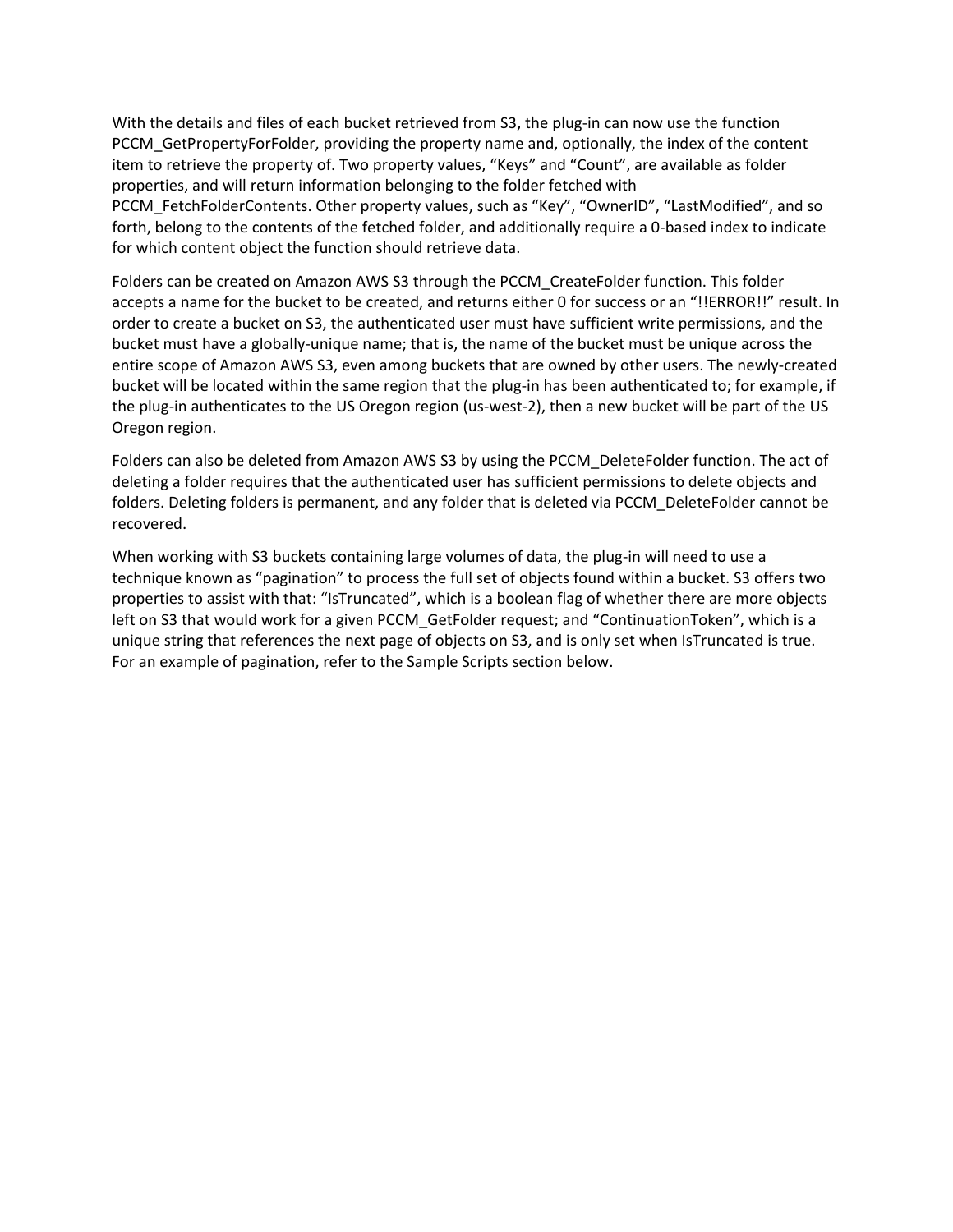# 4. Working with Objects

The contents of folders are also known as "objects". An object can be any kind of file: an image, a document, an archive folder, etc. Objects can also be folders in their own right, although they are not "buckets", but rather compartments within a bucket for branching where files are stored. A bucket can contain a folder, which also can contain a folder, and so forth.

The following functions can be used to access and manipulate file data on S3:

```
PCCM GetPropertyForFolder( PropertyName ; ContentIndex )
PCCM GetObject ( FolderID ; ObjectID ; FilePath )
PCCM PostObject( FolderID ; ObjectID ; FilePath ; optDeleteAfterPost )
PCCM CopyObject( SrcFolderID ; SrcObjectID ; DestFolderID ; DestObjectID )
PCCM DeleteObject( FolderID ; ObjectID )
PCCM GetPresignedURL( FolderID ; ObjectID ; optExpireMinutes )
```
With the exception of PCCM GetPropertyForFolder, the object functions are folder-agnostic; they work with any folder that is specified by the FolderID parameter, with the object specified by the ObjectID parameter.

Files can be exchanged with the AWS S3 service through the use of the PCCM\_GetObject and PCCM\_PostObject functions. Both functions accept the ID of the bucket to store the file under, as well as the object ID referencing the file; when posting, the Object ID is the *desired* ID of the file (usually the file's name), while the Object ID is the *actual* ID of the file when getting or downloading. This object ID value can also include subfolder names, as well. Below are some examples of the specifying the object ID:

TestFile.txt

Subfolder/TestFile2.txt

Subfolder1/Subfolder2/TestFile3.txt

The first example is simply a file named "TestFile.txt", which will be its primary key. The second references a file named "TestFile2.txt", stored under the folder called "Subfolder". And the third references a file named "TestFile3.txt" that is housed within the folder structure "Subfolder1/Subfolder2". When pulling objects back from S3 after the uploading of these files, the plugin will list each object individually, and the parent folders will be listed as their own separate entries.

Getting or downloading an object from S3 requires the use of a file path parameter, which is a fullyqualified and properly formatted file path according to the current operating system architecture. The object will be retrieved from S3 from the bucket specified and, if successful, the data of the file will be saved to the provided file path and named the same as the object ID. A successful result of "0" indicates that the file is downloaded and saved at the path specified and can now be imported into FileMaker via the Insert File script step if desired.

Posting or uploading an object to S3 also requires the use of a file path parameter, with the same restrictions as with the GetObject function. A successful result of "0" indicates that the file has been uploaded to S3 and is now located at the provided object ID within the bucket specified. Optionally, the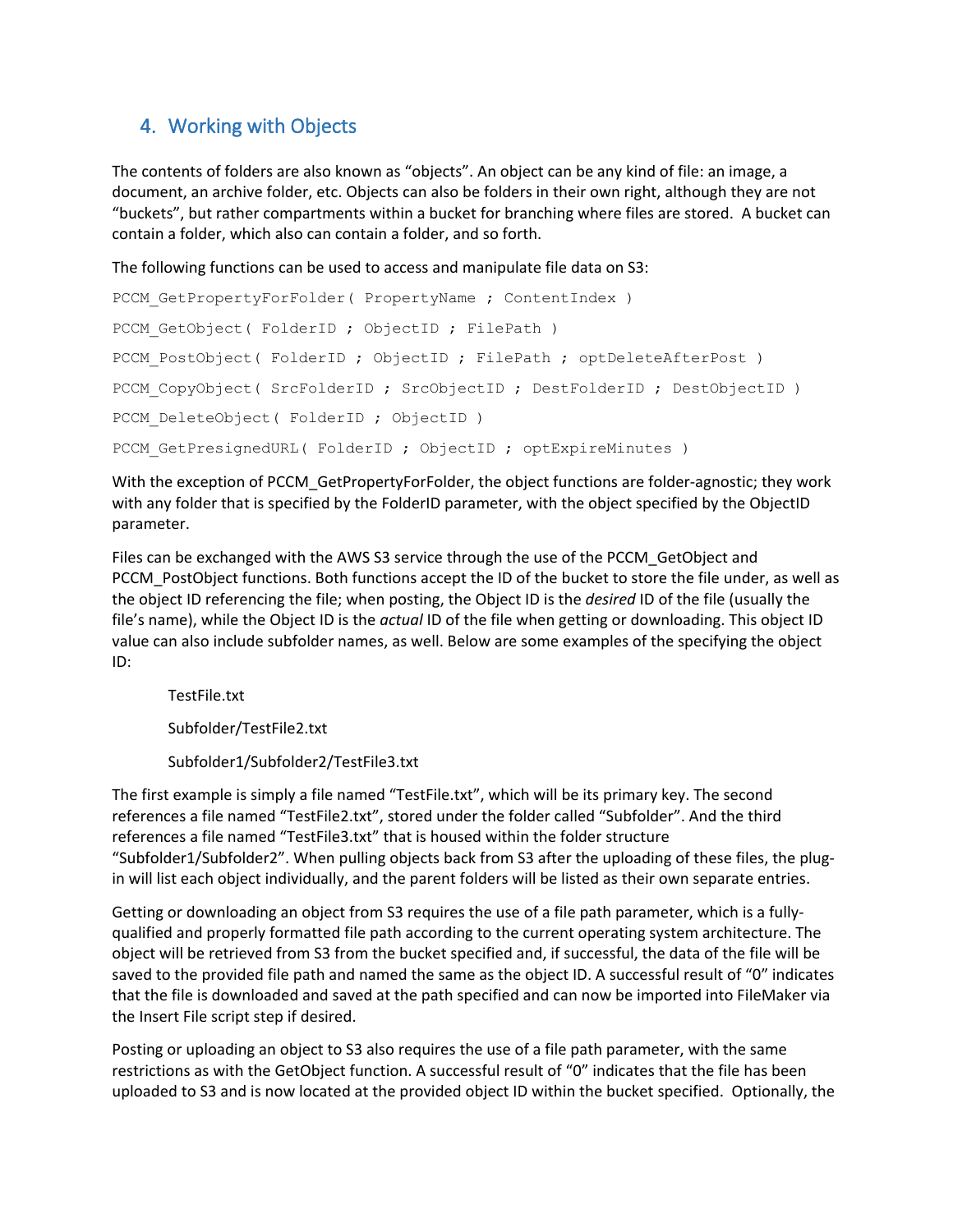plug-in can be told to delete the object after posting to S3; this will remove the locally-stored file referenced by the file path and is useful for a one-and-done style of uploading an object, because it ensures that the file system is cleared of the original file only after a successful upload. It should be noted that when the system posts an object to a bucket in S3, the destination bucket must be of the same region that the plug-in has authenticated to. If the regions are different, simply re-authenticate to the desired region, and try the object upload again.

Objects can also be copied from one location to another using the PCCM\_CopyObject function. Providing the source, the destination bucket, and the object identifiers will allow the plug-in to copy the object located at the source bucket to the destination bucket and provide it with the destination object name. This is useful when the desire is to "backup" a file, such as moving it to a subfolder so that the source object can be cleared out and reuploaded with a fresh copy from the local file system.

As with folders, objects can also be deleted. This action is permanent, and files deleted via the PCCM\_DeleteObject function cannot be recovered.

<span id="page-13-0"></span>If the developer or user requires the ability to share links of an uploaded file to other users (such as sending out an email containing a link to a FileMaker backup file, for example), the developer can make use of the PCCM\_GetPresignedURL function to generate a presigned URL for the desired uploaded object. This URL allows any user who receives it to be able to download the object with the signer's permissions, and lasts for at most 7 days, or one week. After this time has expired, the link will no longer function as per Amazon AWS S3 guidelines.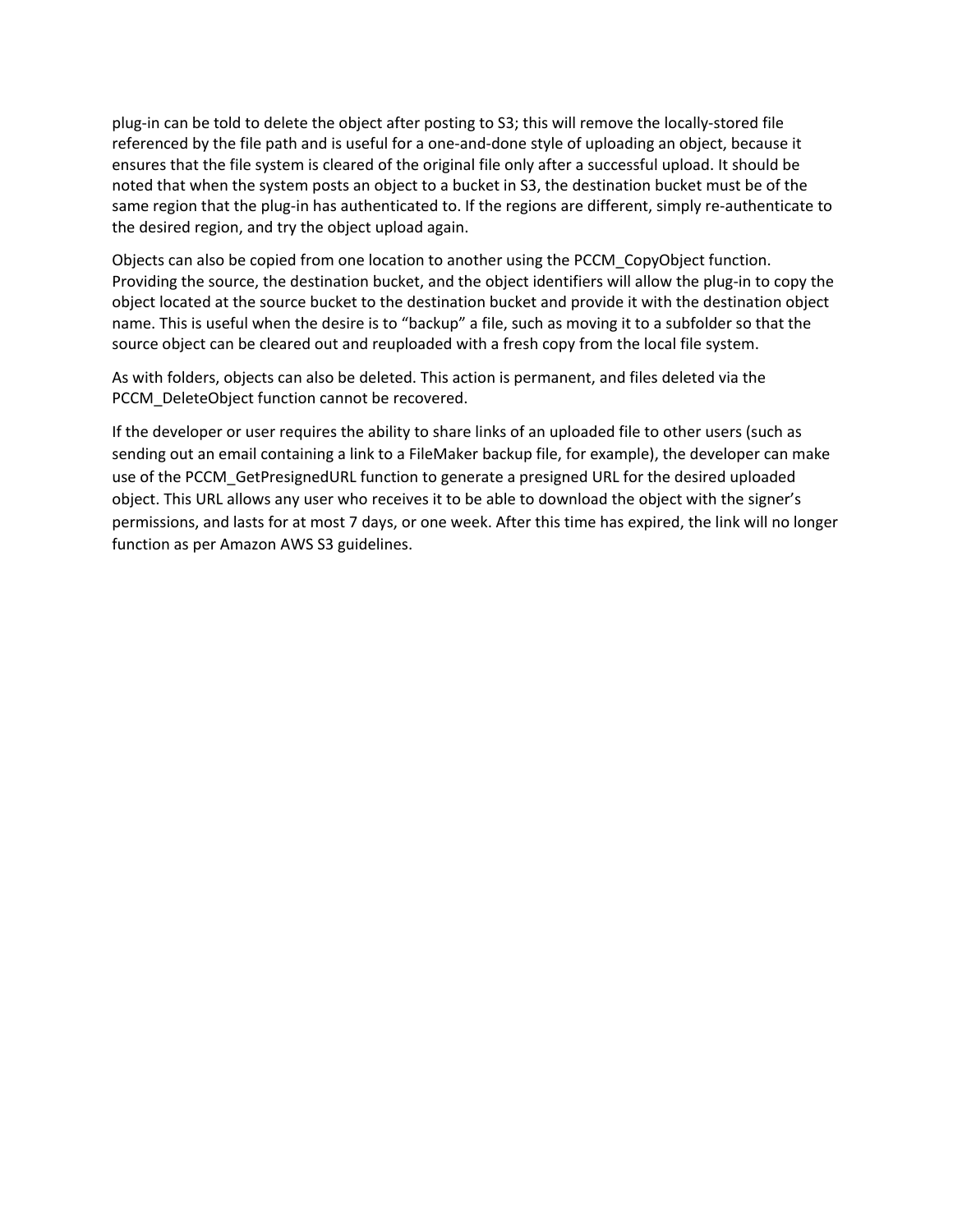### 5. Sample Scripts

The following is a collection of sample scripts that demonstrate some of the uses of the plug-in. These scripts are not complete FileMaker scripts; some sections of the script are "assumed" and will be commented as such. For additional sample scripts, please review the scripting of the Demo file, which is fully unlocked.

#### *Scenario 1: Pull all buckets*

This scenario pulls in all buckets for the authenticated user, storing their associated object key list and count of objects as individual records in FileMaker.

```
# Validation checking to ensure plug-in is installed, registered, authentication
# parameters are populated…
# Perform authentication
Set Variable [ $result; Value: PCCM UseCredentials( "S3" ; Main::gAPIKey ;
Main::gAPISecret ; Main::gRegion ) ]
If [ $result <> 0 ]
       # Error handling…
End If
# List all folders
Set Variable [ $folderList ; Value: PCCM ListAllFolders ]
If [ $folderList = "!!ERROR!!" ]
       # Error handling…
Else
       Go to Layout [ "Buckets"; Table Occurrence:Buckets ]
       # Initialize the loop iterator and max count variables
       Set Variable [ $iter; Value: 1 ]
      Set Variable [ $max; Value: ValueCount ( $folderList ) ]
       Loop
              Exit Loop If [ $iter > $max ]
# Acquire the folder ID
Set Variable [ $folderID; Value: GetValue( $folderList ; $iter ) ]
# Fetch the folder contents; the additional parameters can be omitted,
# which will retrieve data as per the default.
Set Variable [ $result; Value: PCCM_FetchFolderContents( $folderID ) ]
If [ $result <> 0 ]
       # Error handling…
Else
       New Record/Request
       Set Field [ Buckets::Name; Value: $folderID ]
      Set Field [ Buckets::Keys; Value: PCCM GetPropertyForFolderContent( "Keys" ) ]
       Set Field [ Buckets::Count; Value: PCCM_GetPropertyForFolderContent( "Count" ) 
]
End If
# Increment the bucket iterator to get the next bucket
Set Variable [ $iter; Value: $iter + 1 ]
       End Loop
```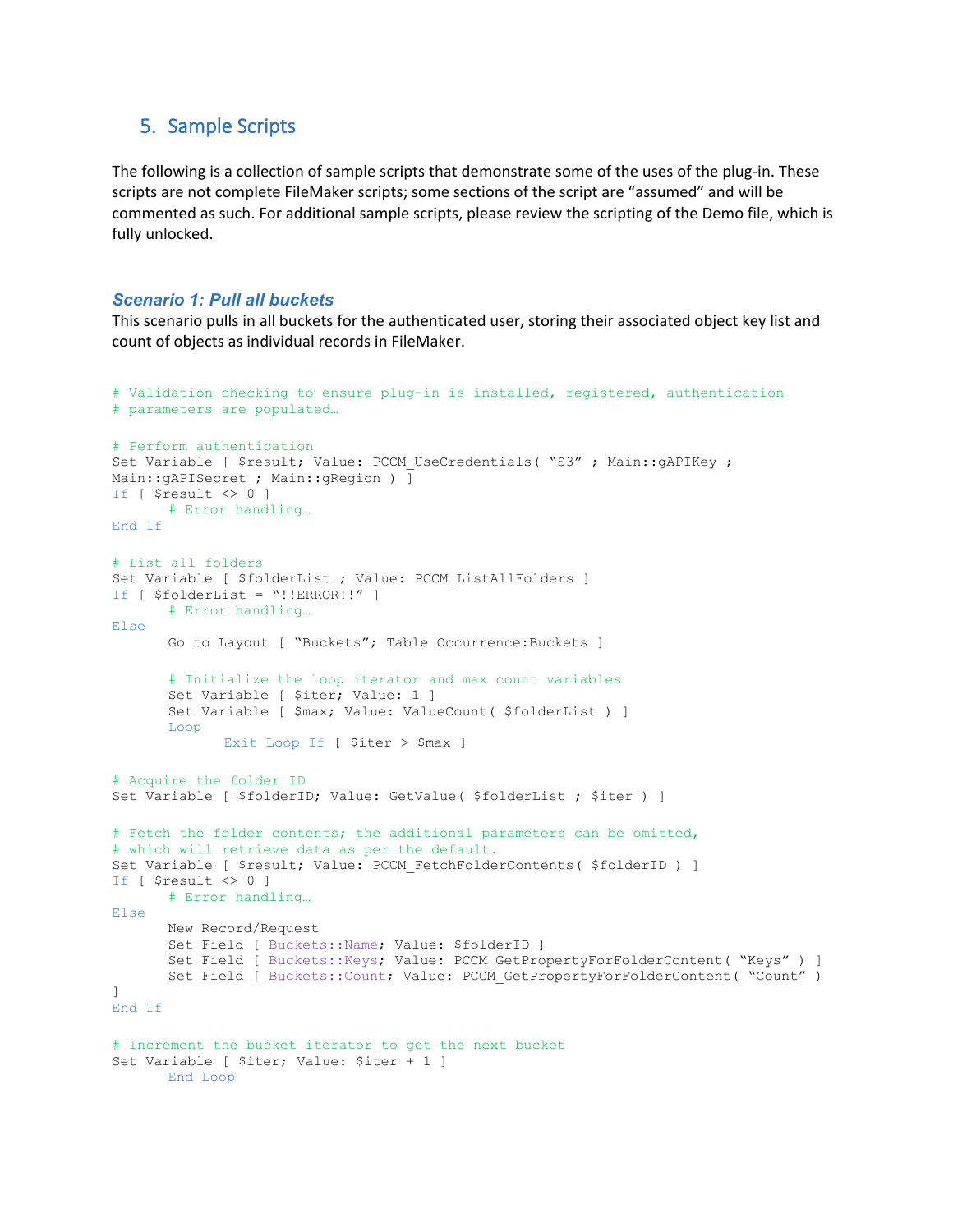```
Go to Layout [ <original layout > ]
End If
```
The script above can be further expanded to also process each key in the Buckets::Keys field (which stores the return-separated list of keys for the bucket) for each bucket. That expansion of scope has been left out for the sake of brevity.

#### *Scenario 2: Upload a file to S3 in a subfolder*

This sample script demonstrates the act of uploading a file to S3 into a subfolder of the bucket called "Archive". The file is assumed to be on the local file system, which is a Windows operating system. A duplicate of this script will show the file path on a Mac operating system.

Windows OS:

```
# Validation checking to ensure plug-in is installed, registered, authentication
# parameters are populated…
# Perform authentication
Set Variable [ $result; Value: PCCM UseCredentials( "S3" ; Main::gAPIKey ;
Main::gAPISecret ; Main::gRegion ) \overline{1}If [ $result <> 0 ]
       # Error handling…
End If
# Prep the file path
Go to Related Record [ Matching Record; Show Only Related ]
Set Variable [ $filePath; Value:"filewin:" & Get(TemporaryPath) & 
GetContainerAttribute( Objects::File ; "filename" ) ]
Set Variable [$winPath; Value:Substitute( $filePath ; [ "filewin:/" ; "" ] ; [ "/" ;
``\backslash\backslash\!\!{''} ] ) ]
# Set the new key name to be the subfolder and the key of the file
Set Variable [$newKey; "Archive/" & Objects::Key]
# Export the file to the file system
Export Field Contents [Objects::File; "$filePath"; Create directories:Off]
If [Get(LastError) <> 0]
       # Error handling…
Else
      Set Variable [ $result ; Value: PCCM PostObject( Objects::BucketID ; $newKey ;
      $winPath ; True )]
      If [$result = "!!ERROR!!"]
              # Error handling…
      Else
              # Upload was successful
      End If
End If
```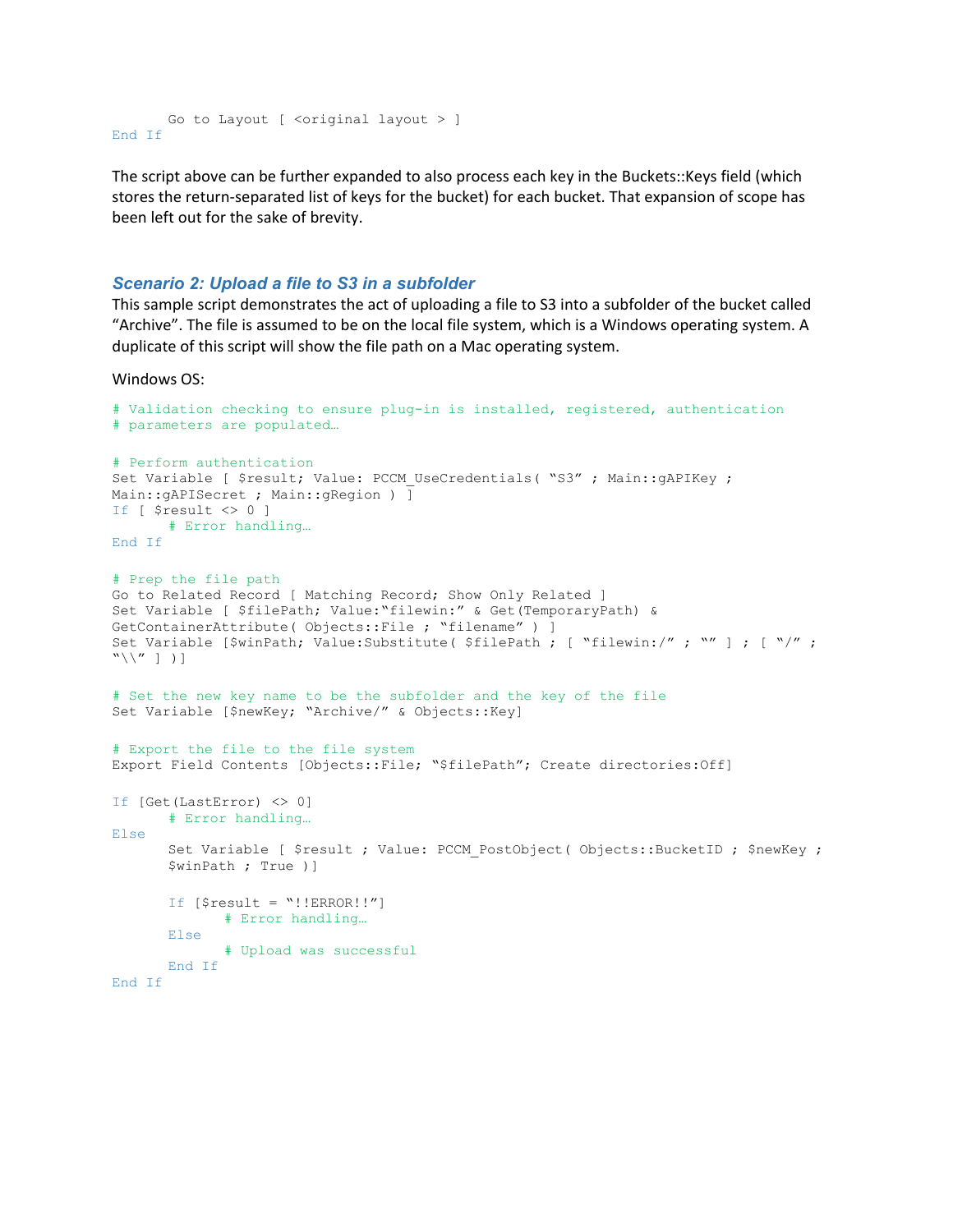#### Mac OS:

```
# Validation checking to ensure plug-in is installed, registered, authentication
# parameters are populated…
# Perform authentication
Set Variable [ $result; Value: PCCM UseCredentials( "S3" ; Main::gAPIKey ;
Main::gAPISecret ; Main::gRegion ) ]
If [ $result <> 0 ]
       # Error handling…
End If
# Prep the file
Go to Related Record [ Matching Record; Show Only Related ]
Set Variable [ $filePath; Value:"filemac:" & Get(TemporaryPath) & 
GetContainerAttribute( Objects::File ; "filename" ) ]
Set Variable [$macPath; Value:Substitute( $filePath ; "filemac:/" ; "" )]
# Set the new key name to be the subfolder and the key of the file
Set Variable [$newKey; "Archive/" & Objects::Key]
# Export the file to the file system
Export Field Contents [Objects::File; "$filePath"; Create directories:Off]
If [Get(LastError) <> 0]
       # Error handling…
Else
      Set Variable [ $result ; Value: PCCM PostObject( Objects::BucketID ;
      Objects:: Key ; $macPath ; True ) ]
      If [$result = "!!ERROR!!"]
              # Error handling…
      Else
              # Upload was successful
      End If
End If
```
#### *Scenario 3: Archive a copy of a file on S3 and then clear it*

In this scenario, we will be archiving a file from S3 using the PCCM\_CopyObject function, then clearing it on success.

```
# Validation checking to ensure plug-in is installed, registered, authentication
# parameters are populated…
# Perform authentication
Set Variable [ $result; Value: PCCM UseCredentials( "S3" ; Main::gAPIKey ;
Main::gAPISecret ; Main::gRegion ) ]
If [ $result <> 0 ]
       # Error handling…
End If
# Set the new key name to be the Archive subfolder and the key of the file
Set Variable [$newKey; "Archive/" & Objects::Key]
If [Get(LastError) <> 0]
       # Error handling…
Else
       # Copy the object to the Archive folder
```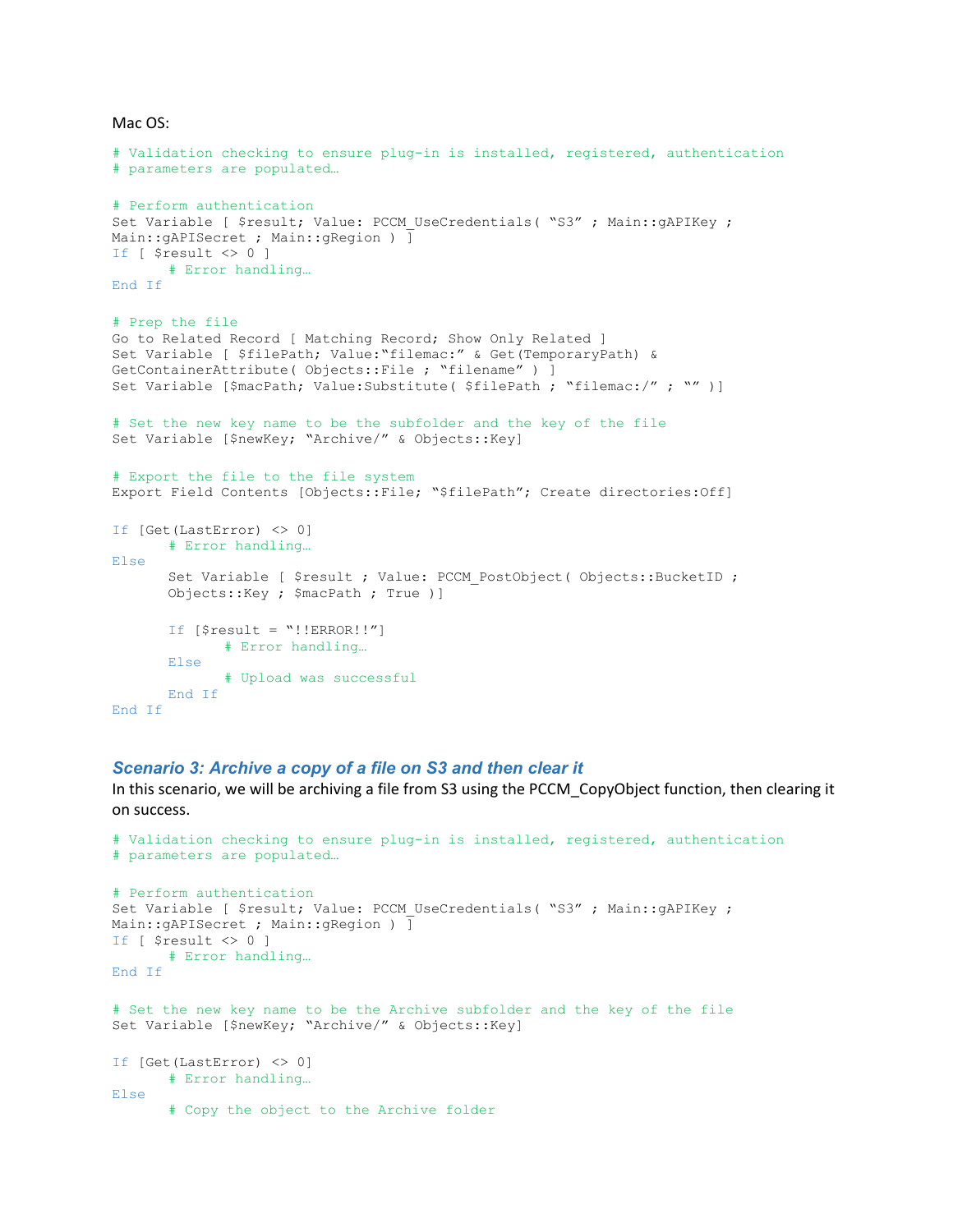```
Set Variable [ $result ; Value: PCCM CopyObject ( Objects::BucketID ;
      Objects::Key ; Objects::BucketID ; $newKey )]
      If [$result = "!!ERROR!!"]
              # Error handling…
      Else
              # Copy was successful, so now delete the old object
             Set Variable [ $result ; Value: PCCM DeleteObject( Objects::BucketID ;
             Objects::Key )]
             If [$result = "!!ERROR!!"]
                     # Error handling…
             Else
                     # Delete successful; file is now archived.
             End If
      End If
End If
```
#### *Scenario 4: Get every object in a bucket belonging in a subfolder*

In this scenario, we will be pulling every object belonging within a subfolder of a bucket, and we expect that the bucket contains more than 1000 objects. We assume that the script is in proper context.

```
# Validation checking to ensure plug-in is installed, registered, authentication
# parameters are populated…
# Perform authentication
Set Variable [ $result; Value: PCCM UseCredentials( "S3" ; Main::gAPIKey ;
Main::gAPISecret ; Main::gRegion ) ]
If [ $result <> 0 ]
   # Error handling…
End If
# Set the prefix to be "2018". When used in PCCM_GetFolder, this will tell S3 to
# return the objects belonging to the subfolder "2018".
Set Variable [$prefix; "2018"]
# The first request is just sending along the bucket ID and the prefix
Set Variable [ $result; Value: PCCM_FetchFolderContents( Objects::BucketID ; $prefix 
)]
If [$result = "!!ERROR!!"]
   # Error handling…
Else
  # Process the bucket properties
   Set Variable [ $keyList; Value: PCCM GetPropertyForFolderContent( "Keys" ; "0" )]
   Set Variable [ $keyCount; Value: PCCM GetPropertyForFolderContent( "Count" ; "0" )]
   # Process each object…
   # ...
   # ...
   # Now check to see if we have more objects to process
   Set Variable [ $truncated; Value: PCCM GetPropertyForFolderContent( "IsTruncated" ;
   "0" )]
```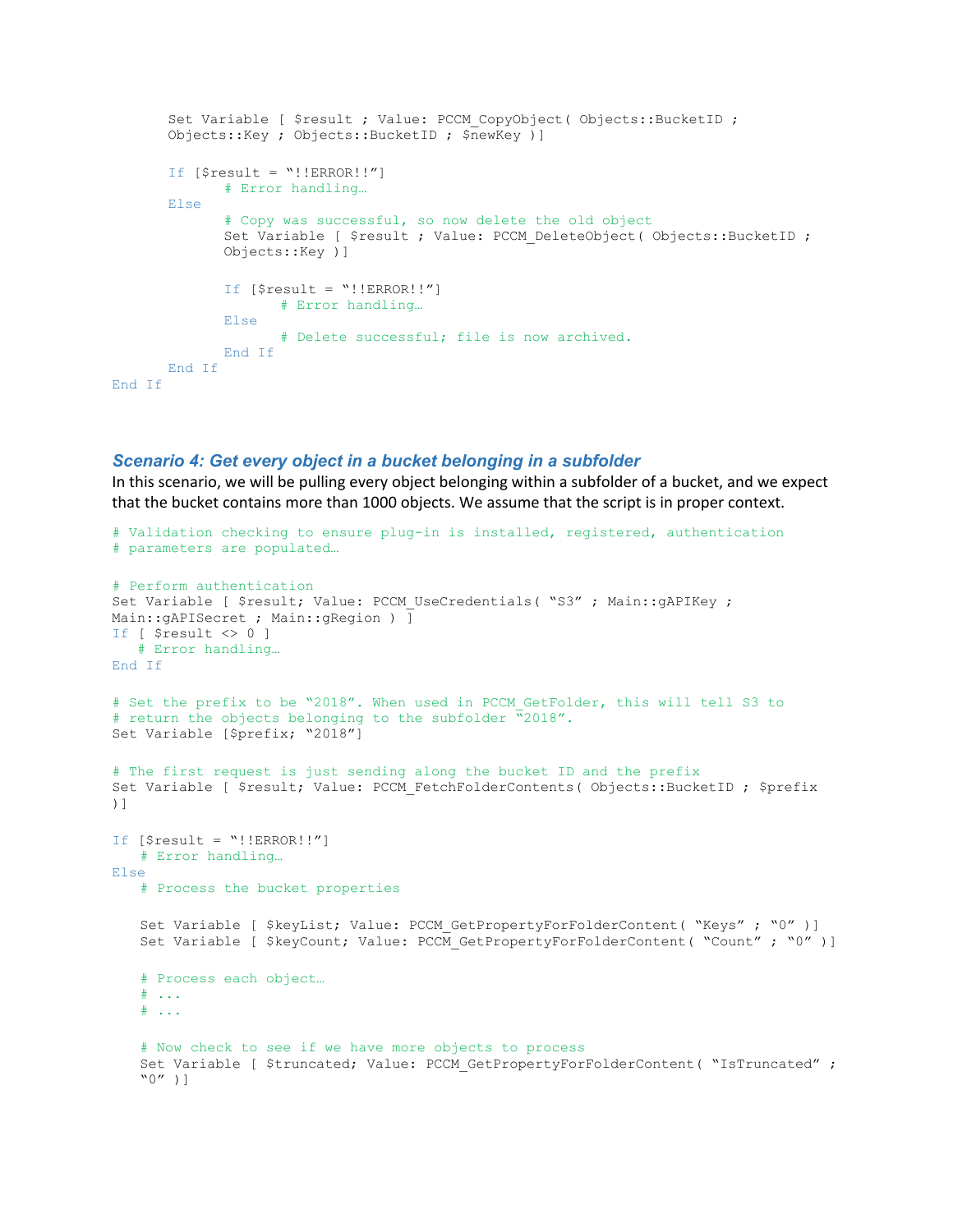```
If [$truncated = "true"]
      Loop
      Set Variable [ $token; Value: PCCM_GetPropertyForFolderContent( 
      "ContinuationToken" ; "0" )]
      # Issue the same request again, with the continuation token
      Set Variable [ $result; Value: PCCM FetchFolderContents ( Objects::BucketID ;
      $prefix ; "" ; "" ; $token )]
      If [$result = "!!ERROR!!"]
          # Error handling…
      Else
          # Process the bucket properties
          Set Variable [ $keyList; Value: PCCM GetPropertyForFolderContent( "Keys" ;
          "0" )]
          Set Variable [ $keyCount; Value: PCCM GetPropertyForFolderContent( "Count" ;
          "0" )]
          # Process each object…
          # ...
          \# . . . .
          # Now check to see if we have more objects to process
          Set Variable [ $truncated; Value: PCCM GetPropertyForFolderContent(
          "IsTruncated" ; "0" )]
          # Exit the loop if there are no more objects to process or the token is
          # empty.
          Exit Loop If [ IsEmpty( $token ) or $truncated = "false" ]
      End If
      End Loop
   End If
End If
```